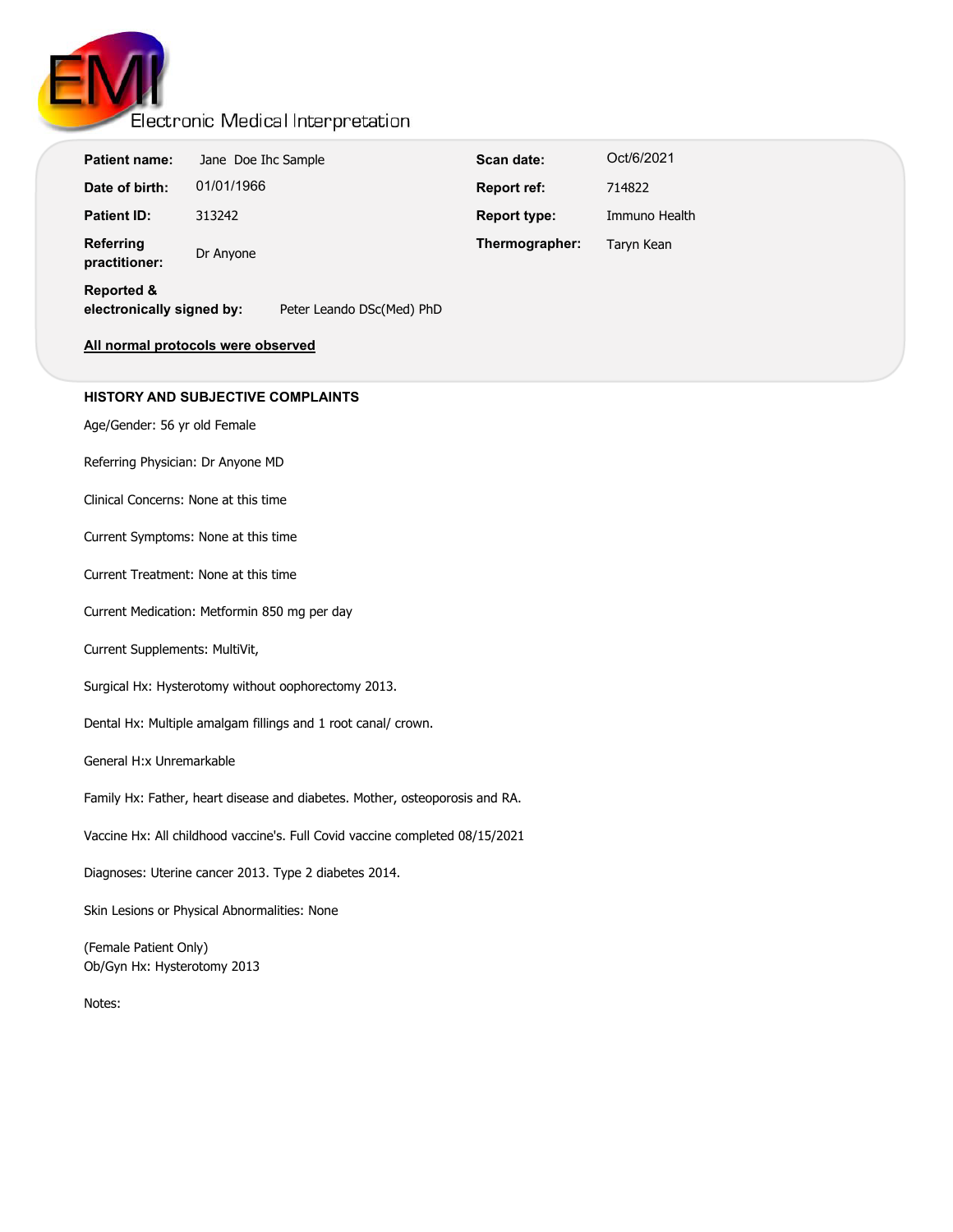# **Immuno Health Grading System**



**Autoimmune Health indicators with DITI physiological Imaging.**

**This risk assessment evaluation of physiological findings is limited to an opinion relating to current autoimmune and autonomic status and is not intended as a diagnostic or screening test for any other conditions or specific diseases. The results below are intended to assist in identifying inflammatory, vascular, and neurological issues that your healthcare practitioner can address in order to treat autoimmune dysfunction or maintain your autoimmune status at optimum health levels.** 

**Dental:** No significant thermal findings: **Comments:**

**Carotid:** Clinically significant inflammation: **Comments:** Arterial inflammation precedes occlusion and is linked to systemic inflammatory activity and elevated CRP levels.

**Endocrine: Thyroid:** Clinically significant dysfunction: **Comments:** Thyroid gland dysfunction can be an indicator of thyroid or other autonomic or endocrine dysfunction affecting the autoimmune system.

**Endocrine: Thymus / Autonomic:** No significant thermal findings: **Comments:**

**T1/T2 spine / Autonomic:** No significant thermal findings: **Comments:**

**Brachial Plexus:**Clinically significant inflammation: **Comments:** Bilateral inflammatory activity or asymmetry is a modifier to vascular function in the head and neck or arms and chest.

**Cardiovascular:** Low grade inflammation:

**Comments:** All findings related to a suspicion of cardiovascular inflammation or an autonomic indicator of dysfunction should be clinically evaluated.

**Hormonal / Systemic:** Low grade dysfunction:

**Comments:** Loss of normal temperature gradients, Neurogenic flair, Systemic vascular / inflammatory activity associated with female glands (i.e., estrogen dominance) justifies clinical evaluation and increases risk of autonomic dysfunction.

**Visceral:** No significant thermal findings: **Comments:**

**Digestive:** Low grade dysfunction:

**Comments:** Inflammatory findings at any level of digestive system burden the autoimmune system, additionally findings consistent with ischemic bowl, diverticulitis, IBS, leaky gut syndrome, may be symptomatic of, or contributory to autonomic dysfunction.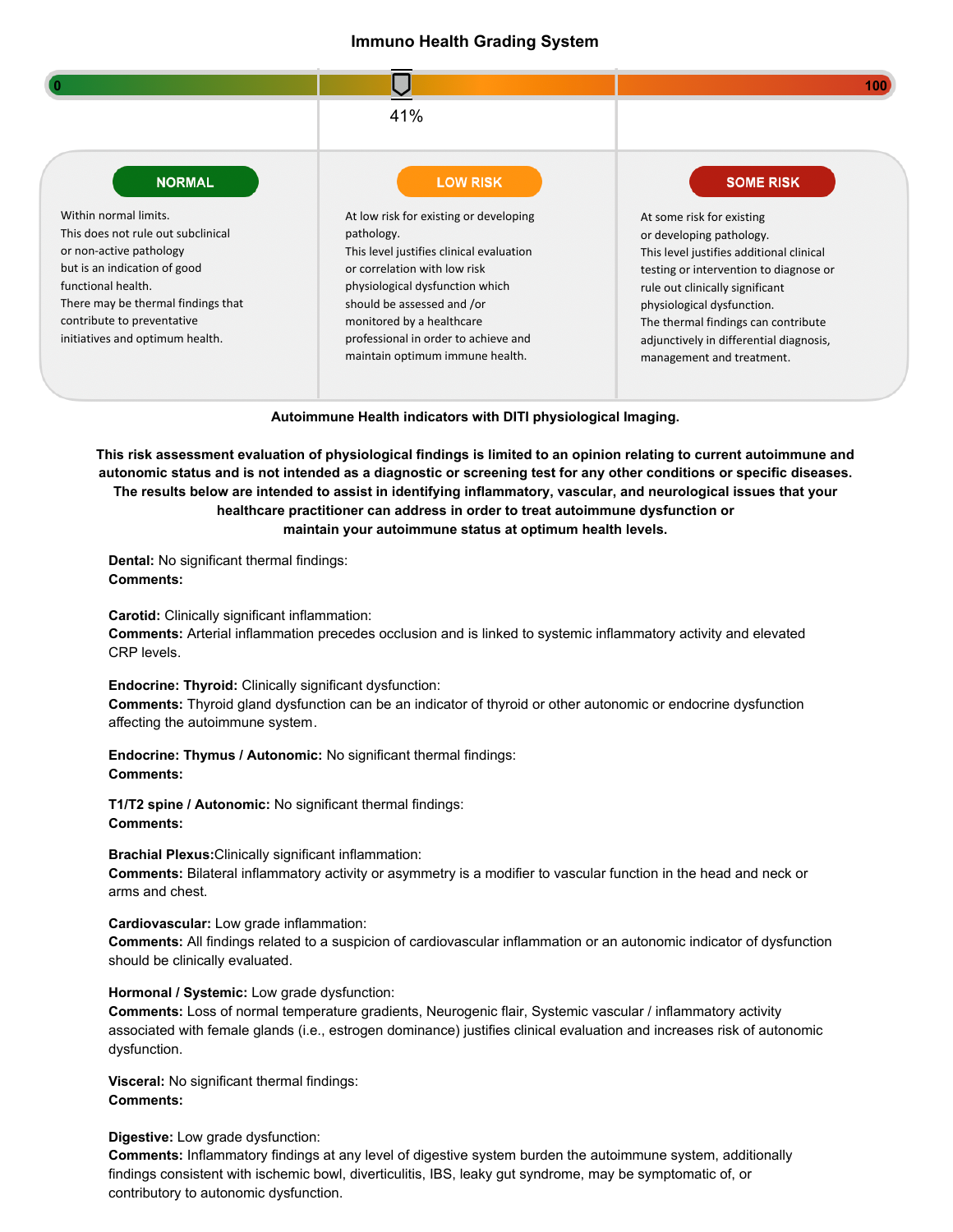**Lymph:** No significant thermal findings: **Comments:**

**Temperature gradients:** No significant thermal findings: **Comments:**

**Other thermal asymmetries or physiological findings:** No significant thermal or physiological asymmetry found: **Comments:**

## **Discussion and Follow Up:**

Any low grade or clinically significant thermal findings justify evaluation by a healthcare professional who can intervene with diagnosis, treatment, management, or onward referral as appropriate. During and after clinical management, follow-up thermal studies may be appropriate to monitor change over time.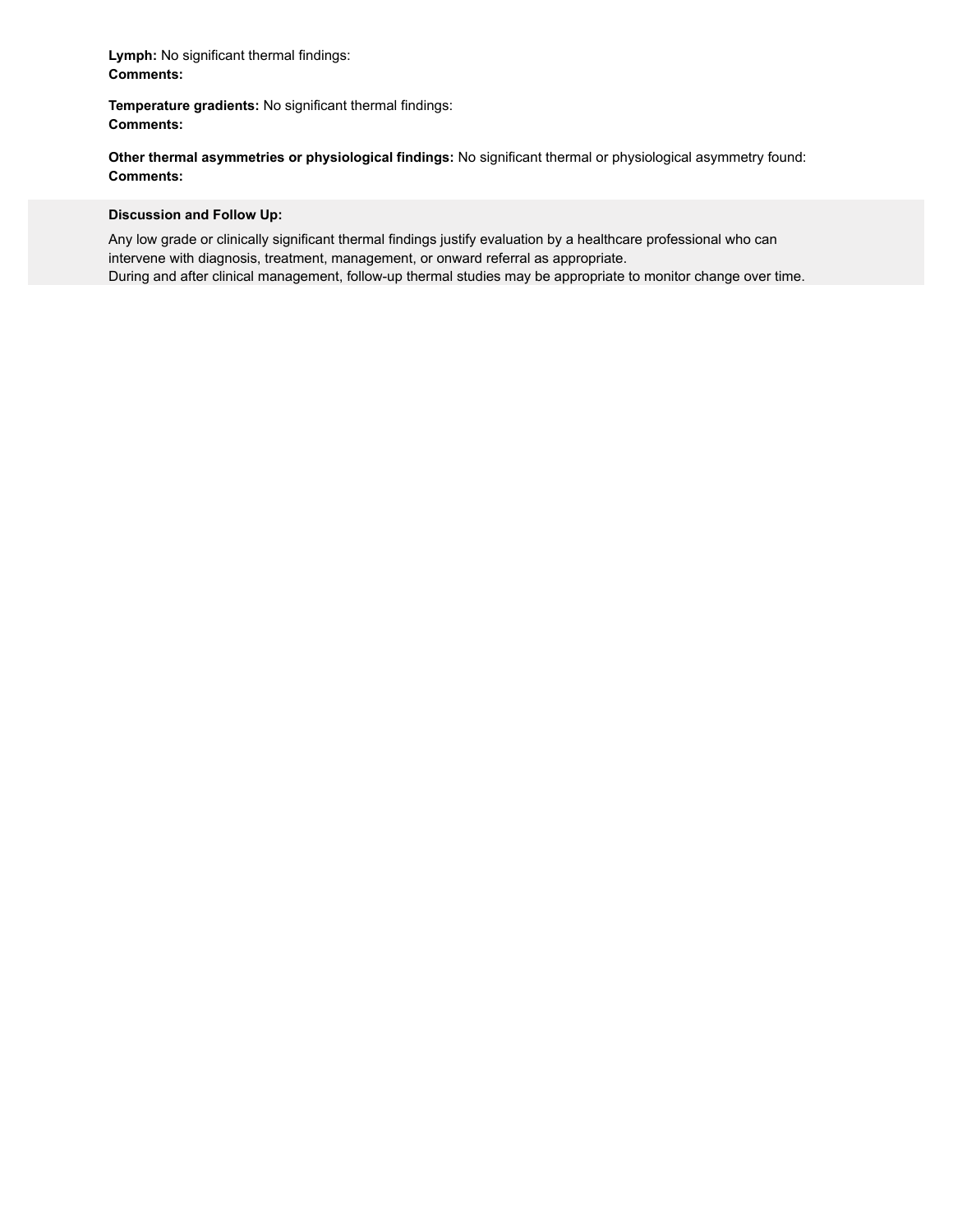## **Autoimmune Health and physiological Imaging with DITI (Digital Infrared Thermal Imaging)**

We are dependent on our autoimmune system to protect us from general infections and diseases throughout life. When our autoimmune system is compromised as a result of existing disease or underlaying health problems we become more vulnerable to diseases and infections that we would otherwise be able to ward off with minimal symptoms relating to our immune system doing its job (such as getting a fever when we get a cold).

Autonomic dysfunction is the primary cause of people being seriously affected by the covid 19 pandemic, people with chronically activated autoimmune systems, autonomic diseases, nutritional or hormonal imbalances or other vascular and inflammatory pathologies like diabetes, rheumatoid arthritis, lupus and thyroid diseases can lead to poor outcomes when the body is challenged by infection or disease.

Thermal imaging has the ability to evaluate and monitor many of the markers relating to autonomic dysfunction and other burdens on the immune system.

The first step in a preventative strategy is to identify any underlying or subclinical dysfunction that may be compromising our immune systems, these can include systemic or local inflammation, low grade infections, vascular and neurological dysfunctions, as well as specific markers relating to autonomic dysfunction.

The second step in a preventative strategy is to work with your health care provider to address the issues that could be compromising your immune system whilst at the same time doing everything possible to build your autoimmune health to its peak function and maintain it there.

### **Important to know.**

DITI Thermography will not show any findings from a structural or pathological perspective. It will show suspicious physiological (functional) findings in most types of autonomic / autoimmune dysfunctions.

The utility for including thermography as an adjunctive screening test in detecting and monitoring of autonomic dysfunctions is: 1, The early detection of conditions that render individuals at increased risk of suffering life threatening symptoms and longer-term recovery from Covid 19.

2, The opportunity to monitor the response to treatment and ongoing immune health status.

3, To increase the specificity of all other tests and preventative initiatives through correlation of the physiological results that DITI imaging provides.

DITI is a specialized physiological test designed to detect abnormalities specific to autonomic and autoimmune dysfunction including evidence of inflammatory processes, vascular dysfunction, lymph abnormality and neurological findings relating the autonomic system, all of which cannot be detected with structural imaging tests.

Follow-up and interval screening of less than 3 months should be determined by patients' healthcare professional as considered appropriate.

### **Procedure:**

This patient was examined with digital infrared thermal imaging (DITI) to identify thermal findings which may suggest abnormal physiology. Thermography is a physiologic test, which demonstrates thermal patterns in skin temperature (neurological responses) that may be normal or which may indicate disease, dysfunction or other abnormality.

If abnormal temperature patterns are identified relating to a specific dysfunction, clinical correlation and further investigation may be necessary to assist your health care provider in diagnosis and treatment.

Thermal imaging is an adjunctive test, which contributes to the process of differential diagnosis, but is not independently diagnostic of specific pathology.

This exam is an adjunctive diagnostic procedure and all interpretive findings must be clinically correlated.

#### **Protocols:**

The thermographer certifies that this exam was conducted under standard and clinically acceptable protocols.

### **Reporting:**

Results are reported by certified medical thermologists.

The report interpretation represents objective and subjective descriptions as well as opinions of the thermal patterns and temperature differentials that are evaluated in correlation with the patients given history and symptoms.

Comparative follow-up imaging may identify specific changes or new asymmetries that warrant further investigation.

The clinical significance of this report should be evaluated by the patients' healthcare provider.

### **The referring health care provider should contact EMI administration with any questions relating to this interpretive report.**

#### **Normal Findings:**

Normal findings are diffuse thermal patterns with good symmetry between contralateral regions on both sides of the body.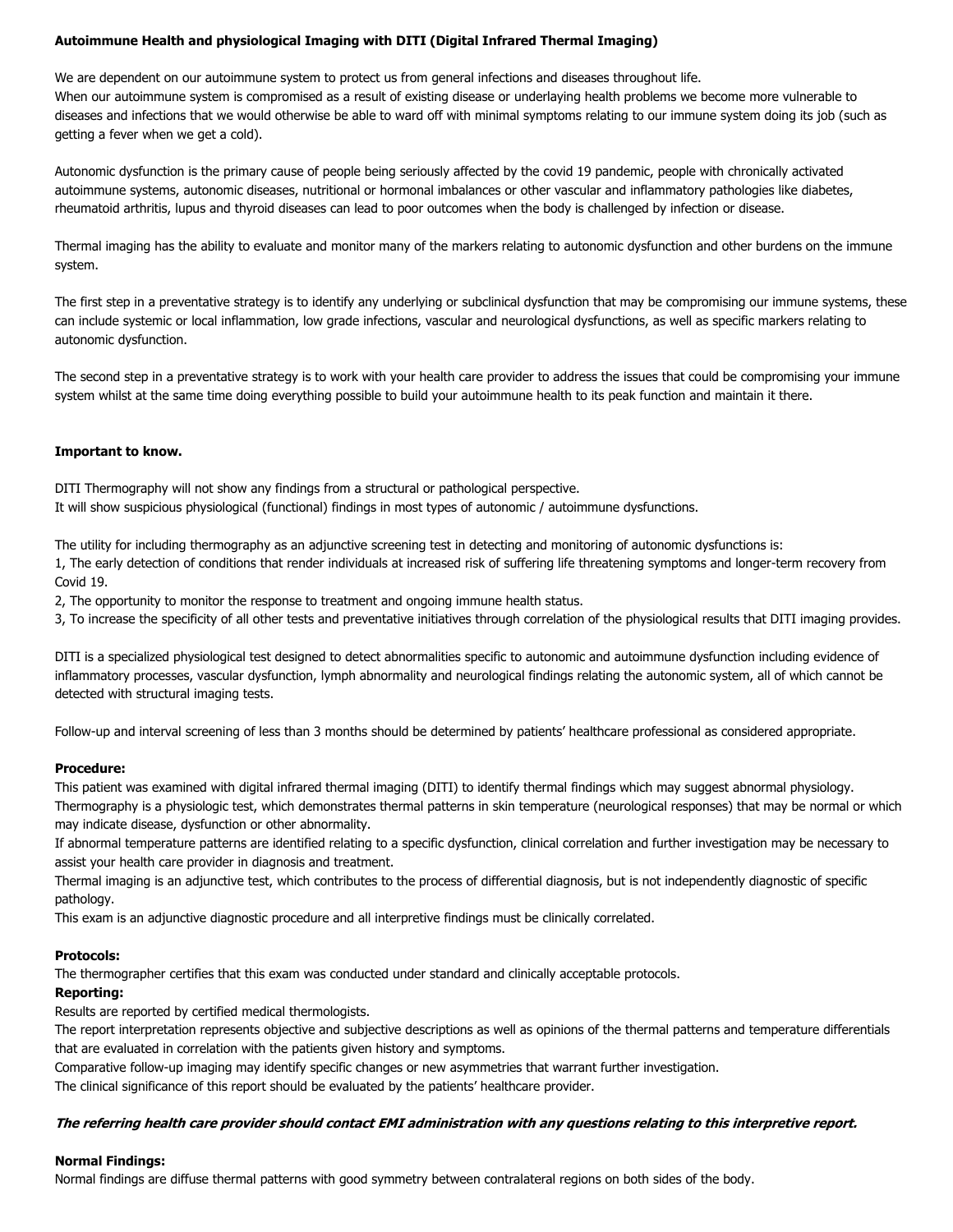Comparative imaging may identify specific asymmetries that have remained stable and unchanged over time and therefore regarded as normal.

## **Abnormal Findings:**

Abnormal findings may be localized areas of hyperthermia or hypothermia, or thermal asymmetry between contralateral regions on both sides of the body with temperature differentials measured to sensitivity of 0.1° C.

This Report is intended for use by trained health providers to assist in evaluation, diagnosis, and treatment. It is not intended for use by individuals for self-evaluation or self-diagnosis. This Report does not provide a diagnosis of illness, disease or other condition. Clinical Thermology is a screening procedure subject to both false negative and false positive results. It is most reliable when a stable baseline is obtained followed by regular repetitive screening for changes. Results must be interpreted in the context of historic and current clinical information.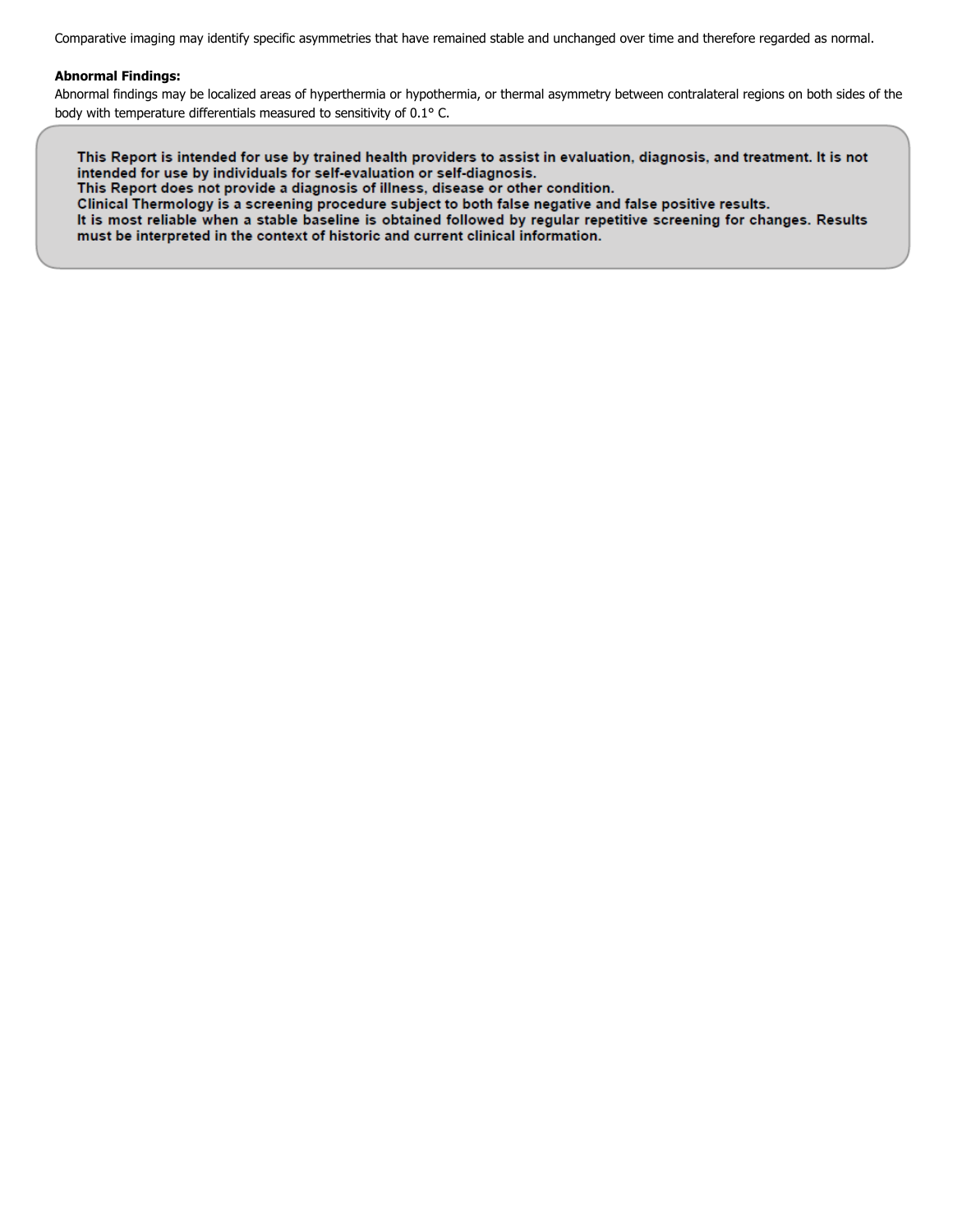

Thermogram standard color scale @ 8° temperature range

 $\overline{a}$ 

 $+$  $\Gamma$ 







Scan\_All\_\_9-21-2021\_11-10 AM-12\_7 (1) Scan\_All\_\_9-21-2021\_11-10 AM-54\_8 (1)



Scan\_All\_\_9-21-2021\_11-08 AM-3\_3 (1) Scan\_All\_\_9-21-2021\_11-08 AM-44\_4 (1)



Scan\_All\_\_9-21-2021\_11-08 AM-52\_5 (1) Scan\_All\_\_9-21-2021\_11-09 AM-15\_6 (1)